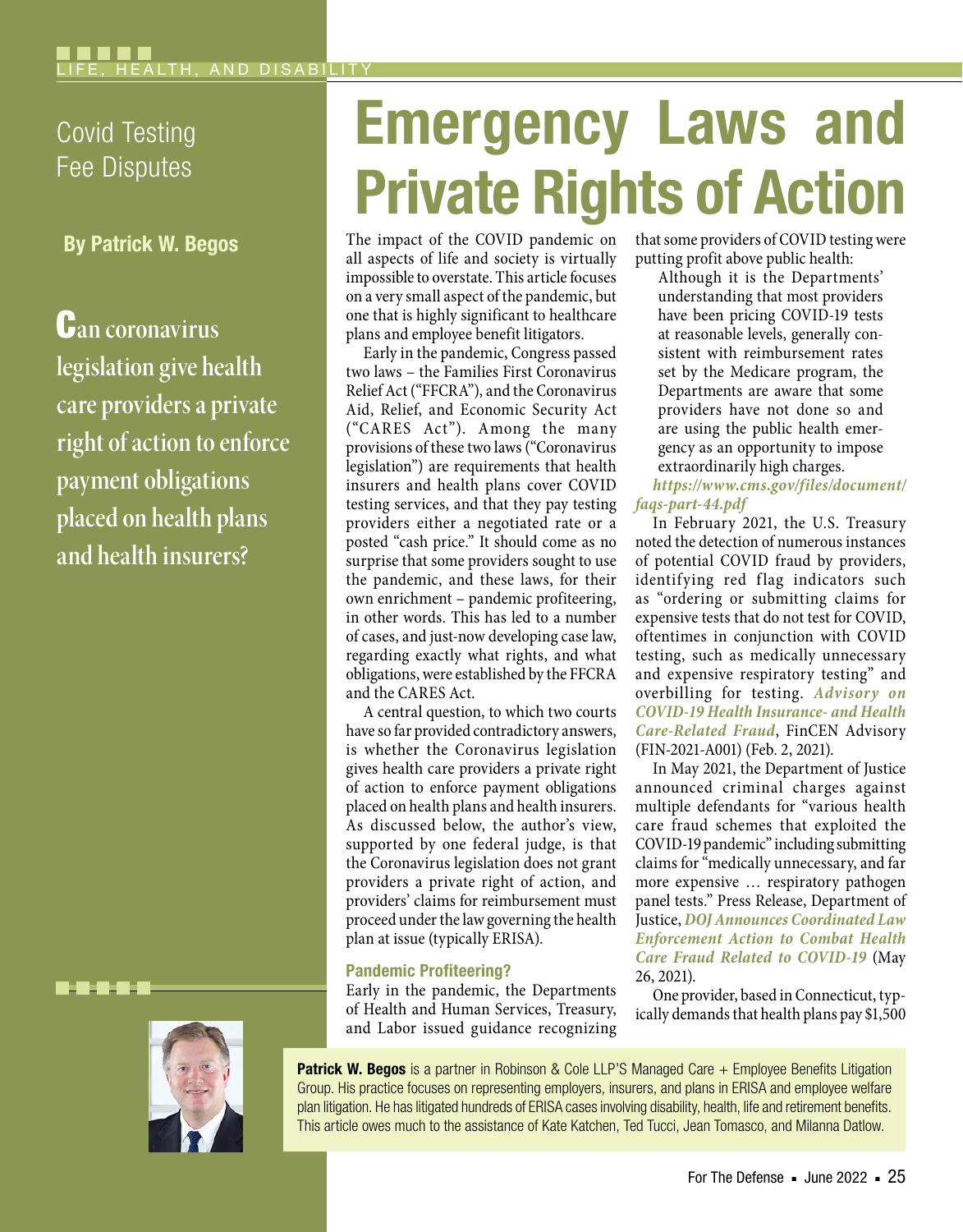### n na h-Alba LIFE, HEALTH, AND DISABILITY



for each COVID test he administers. To put that charge in perspective, a study by The Johns Hopkins University determined that the average price nationwide for a COVID test is less than \$150. Meiselbach, Mark et al., *[Charges of COVID-19 diagnostic test](https://www.ncbi.nlm.nih.gov/pmc/articles/PMC7491868/)[ing and antibody testing across facil](https://www.ncbi.nlm.nih.gov/pmc/articles/PMC7491868/)[ity types and states](https://www.ncbi.nlm.nih.gov/pmc/articles/PMC7491868/)*, J. GEN. INTERN. MED., 1-4 (Sept. 15, 2020). Other surveys have confirmed that a majority of COVID test providers charge under \$200 per test. See *[https://www.healthsystemtracker.](https://www.healthsystemtracker.org/brief/covid-19-test-prices-and-payment-policy/) [org/brief/covid-19-test-prices-and-pay](https://www.healthsystemtracker.org/brief/covid-19-test-prices-and-payment-policy/)[ment-policy/;](https://www.healthsystemtracker.org/brief/covid-19-test-prices-and-payment-policy/) and [https://www.ahip.org/](https://www.ahip.org/wp-content/uploads/AHIP-COVID-Price-Gouging.pdf) [wp-content/uploads/AHIP-COVID-Price-](https://www.ahip.org/wp-content/uploads/AHIP-COVID-Price-Gouging.pdf)[Gouging.pdf](https://www.ahip.org/wp-content/uploads/AHIP-COVID-Price-Gouging.pdf)*.

#### The Coronavirus Legislation

The FFCRA, Pub. L. 116-127, 134 Stat. 178 (3/18/20), addressed multiple aspects of the COVID pandemic, including COVID testing. As pertinent here, it provides:

#### SEC. 6001. COVERAGE OF TESTING FOR COVID–19.

- (a)IN GENERAL. A group health plan and a health insurance issuer offering group or individual health insurance coverage ... shall provide coverage, and shall not impose any cost sharing (including deductibles, copayments, and coinsurance) requirements or prior authorization or other medical management requirements, for the following items and services furnished during any portion of the emergency period ... beginning on or after the date of the enactment of this Act:
	- 1. In vitro diagnostic products ... for the detection of SARS–CoV–2 or the diagnosis of the virus that causes COVID–19 that are approved, cleared, or authorized ... and the administration of such in vitro diagnostic products....
- 2. Items and services furnished to an individual during …[medical] visits that result in an order for or administration of an in vitro diagnostic product described in paragraph (1), but only to the extent such items and services relate to the furnishing or administration of such product or to the evaluation of such individual for purposes of determining the need of such individual for such product.
- (b) ENFORCEMENT. The provisions of subsection (a) shall be applied by the Secretary of Health and Human Services, Secretary of Labor, and Secretary of the Treasury to group health plans and health insurance issuers [.] …
- (c) IMPLEMENTATION. The Secretary of Health and Human Services, Secretary of Labor, and Secretary of the Treasury may implement the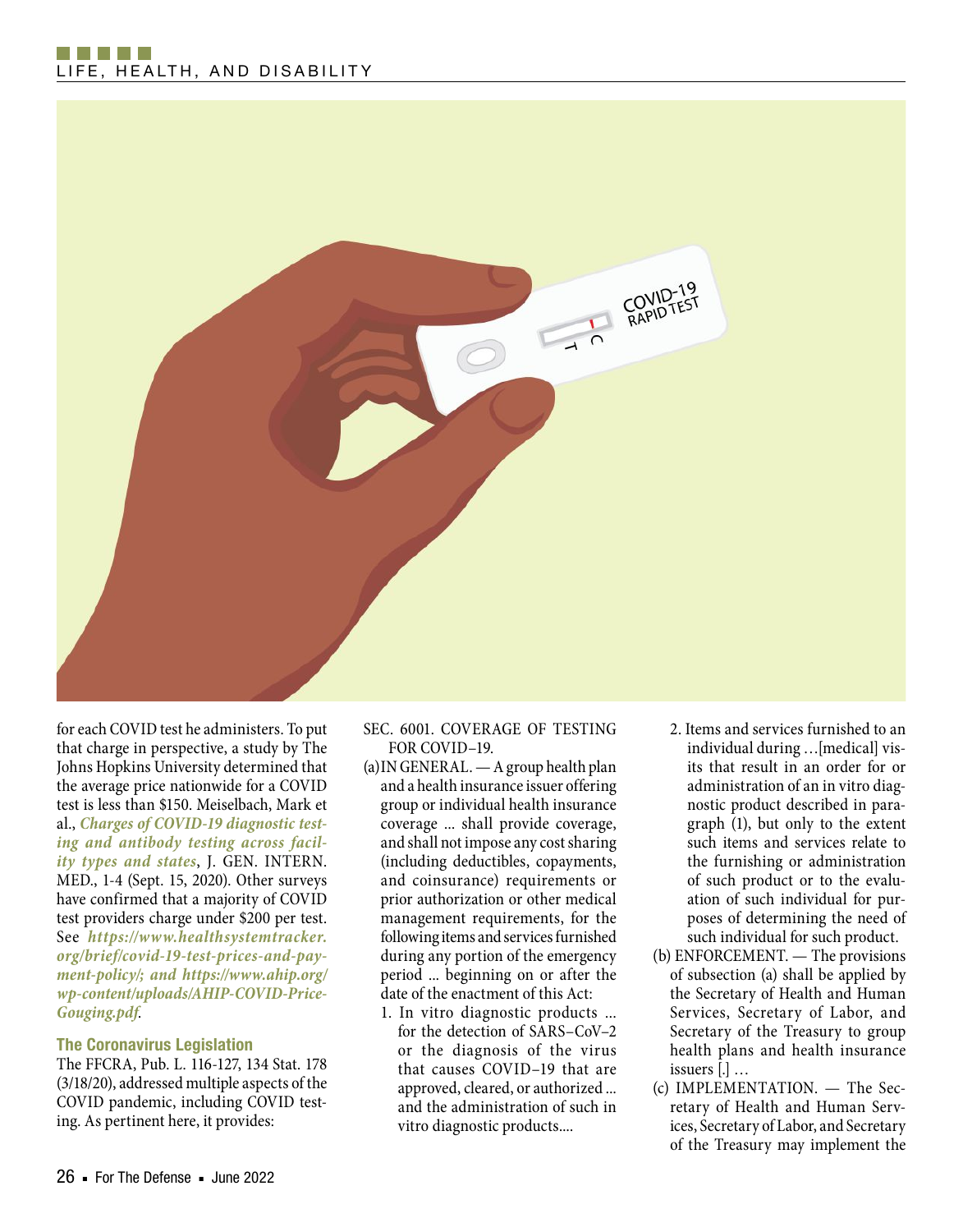provisions of this section through sub-regulatory guidance, program instruction or otherwise.

The CARES Act, Pub. L. 116-136, 134 Stat. 281 (3/27/20), authorized \$2 trillion in pandemic-related programs. It also included a provision pertinent here:

- SEC. 3202. PRICING OF DIAGNOSTIC TESTING.
- (a)REIMBURSEMENT RATES. A group health plan or a health insurance issuer providing coverage of items and services described in section 6001(a) of division F of the Families First Coronavirus Response Act (Public Law 116–127) with respect to an enrollee shall reimburse the provider of the diagnostic testing as follows:
	- 1. If the health plan or issuer has a negotiated rate with such provider … such negotiated rate shall apply throughout the period of such declaration.
	- 2. If the health plan or issuer does not have a negotiated rate with such provider, such plan or issuer shall reimburse the provider in an amount that equals the cash price for such service as listed by the provider on a public internet website, or such plan or issuer may negotiate a rate with such provider for less than such cash price.
- (b) REQUIREMENT TO PUBLICIZE CASH PRICE FOR DIAGNOSTIC TESTING FOR COVID–19. —
	- 1. IN GENERAL. During the emergency period [,] … each provider of a diagnostic test for COVID–19 shall make public the cash price for such test on a public internet website of such provider.
	- 2. CIVIL MONETARY PENALTIES. — The Secretary of Health and Human Services may impose a civil monetary penalty on any provider of a diagnostic test for COVID–19 that is not in compliance with paragraph (1) and has not completed a corrective action plan to comply with the requirements of such paragraph, in an amount not to exceed \$300 per day that the violation is ongoing

The Secretaries of HHS, Labor, and Treasury have defined "Cash price" as "the charge that applies to an individual who pays cash (or a cash equivalent) for a COVID-19 diagnostic test." 45 C.F.R. § 182.20. In issuing that regulation, they stated their "expectation that the 'cash price' established by the provider will be generally similar to, or lower than, rates negotiated with in-network plans and insurers." 85 Fed. Reg. 71152.

#### Private Rights of Action

When Congress passes a law regulating an area of the economy, or creating rights for a person or group, the question arises who has the ability to enforce the law. More particularly, does a private individual allegedly injured by an alleged violation of the law have the ability to sue for that violation. In other words, do they have a private right of action.

"[P]rivate rights of action to enforce federal law must be created by Congress." *Alexander v. Sandoval*, 532 U.S. 275, 286 (2001). Sandoval explained that the jurisprudence regarding private rights of action had changed dramatically in 1975, when the Court decided *Cort v. Ash*, 422 U.S. 66 (1975). Prior to *Cort*, the Supreme Court had instructed that courts should "be alert to provide such remedies as are necessary to make effective the congressional purpose[.]" *Sandoval*, 532 U.S. at 286. In other words, if a federal statute appeared to create a right for some group, courts should create a private remedy for that group if Congress did not. However, the Court "abandoned that understanding in Cort … and we have not returned to it since." *Id. See also Lopez v. Jet Blue Airways*, 662 F.3d 593, 296 (2d Cir. 2011) (In Sandoval, the Supreme Court strictly curtailed the authority of the courts to recognize implied rights of action[.]"). After *Cort*, evaluation whether a private right of action existed centered on whether the text of the legislation "manifests an unambiguous intent to confer individual rights[.]" *Gonzaga Univ. v. Doe*, 536 U.S. 273, 280 (2002) (quotation marks omitted)

A private right of action is created either expressly "or, more rarely, by implication." *Rep. of Iraq v. ABB AG*, 768 F.3d 145, 170 (2d Cir. 2014). ERISA provides an example of an express right of action, because 29

U.S.C. § 1132 identifies who can sue, who they can sue, and what relief they can seek. To determine if Congress intended to imply a private right of action, a court's "interpretative inquiry begins with the text and structure of the statute and ends once it has become clear that Congress did not provide a cause of action." *Sandoval*, 532 U.S. at 288 n.7 (citations omitted). "[U]nless Congress speak[s] with a clear voice, and manifests an unambiguous intent to confer individual rights," a court may not infer a private right of action. *Gonzaga Univ. v. Doe*, 536 U.S. at 280 (quotation marks omitted). See also Lopez, 662 F.3d at 596 (requiring "a clear manifestation of congressional intent to create" a private remedy.).

Significantly, after *Cort* and *Sandoval*, courts cannot create an implied private right of action simply because it would be useful or desirable in carrying out congressional goals. Specifically, "a cause of action does not exist and courts may not create one, no matter how desirable that might be as a policy matter, or how compatible with the statute." *Sandoval*, 532 U.S. at 286-87. Thus, it is not enough that a statute creates a right benefiting the potential plaintiff; rather the language of the statute must reveal Congress' intent to create a remedy for that person: "[t]he judicial task is to interpret the statute Congress has passed to determine whether it displays an intent to create not just a private right but also a private remedy." *Id*., at 286; see also *Universities Rsch. Ass'n, Inc. v. Coutu*, 450 U.S. 754, 771 (1981) (requiring a court to consider "whether the language of the statute indicates that Congress intended that [a right it granted] be enforced through private litigation"); *Wisniewski v. Rodale, Inc.*, 510 F.3d 294, 301 (3d Cir. 2007), cert. denied, 555 U.S. 814 (2008) (Test whether to imply a private right focuses on the questions: "(1) Did Congress intend to create a personal right? and (2) Did Congress intend to create a private remedy?").

This test is very restrictive. It is therefore not surprising that federal courts have rarely found implied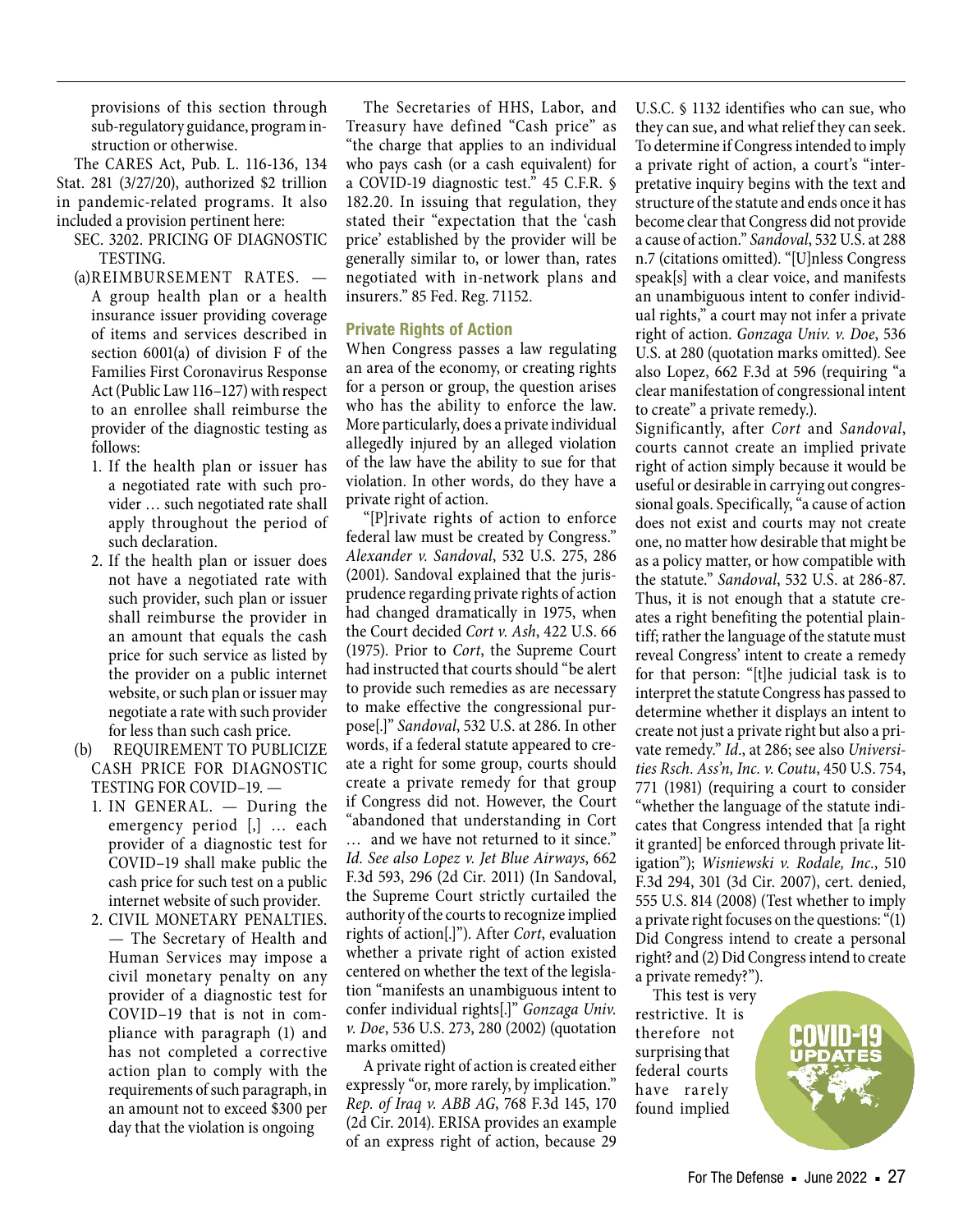private rights of action in federal statutes after Sandoval.

#### Does a Provider Have a Private Right of Action Under the Coronavirus Legislation?

Neither the FFCRA nor the CARES Act creates an express private right of action for providers to sue to collect COVID-19 test payments. The only discussion of enforcement in section 6001 of the FFCRA delegates enforcement to the Secretaries of HHS, Labor, and Treasury. Similarly, the only enforcement provision in section 3202 of the CARES Act authorizes HHS to penalize providers who fail to post a cash price for COVID-19 testing.

As of the writing of this article, there are only two cases addressing the question whether a COVID test provider can assert a private right of action under the Coronavirus legislation. The first, *Diagnostic Affiliates of NE. Hous., LLC v. United Healthcare Servs. Inc.*, No. 2:21-cv-121, 2022 WL 214101 (S.D. Tex. Jan. 18, 2022), held that an implied private right of action existed. The second, *Murphy Med. Assocs., LLC v. Cigna Health and Life Ins. Co.*, No. 3:20 cv-01675, 2022 WL 743088 (D. Conn. Mar. 11, 2022), a case in which the author represented defendants, rejected the reasoning of the first case and held that there was no implied private right of action. Not surprisingly, it is the author's view that the *Murphy* court has the correct analysis.

Diagnostic *Affiliates* began by noting that *Cort v. Ash* had identified four factors that are "relevant" in "determining whether a private remedy is implicit in a statute not expressly providing one":

First, is the plaintiff 'one of the class for whose especial benefit the statute was enacted,'—that is, does the statute create a federal right in favor of the plaintiff? Second, is there any indication of legislative intent, explicit or implicit, either to create such a remedy or to deny one? Third, is it consistent with the underlying purposes of the legislative scheme to imply such a remedy for the plaintiff? And finally, is the cause of action one traditionally relegated to state law, in an area basically the concern of the States, so that it would be inappropriate to

infer a cause of action based solely on federal law?

*Cort v. Ash*, 422 U.S. at 78. But, *Diagnostic Affiliates* continued, "[t]he central inquiry remains whether Congress intended to create, either expressly or by implication, a private cause of action. Indeed, the first three factors discussed in Cort —the language and focus of the statute, its legislative history, and its purpose—are ones traditionally relied upon in determining legislative intent." *Diagnostic Affiliates*, at \*5 (quoting *Touche Ross & Co. v. Redington*, 442 U.S. 560, 575- 76 (1979) (citations omitted).

The court then considered, and rejected, numerous cases that had found no implied private right of action under other parts of the Coronavirus legislation, such as the Payroll Protection Program, because these "cases fail to address whether the FFCRA or CARES Act contains an implied right of action in favor of a COVID-19 testing provider seeking statutorily-mandated reimbursements." *Diagnostic Affiliates*, at \*6.

Turning to the Cort factors, the court held that *Diagnostic Affiliates* was "among the class of providers for whose benefit the payment provisions were included," that implying a private right of action was consistent with the legislative scheme, and that state concerns did not preclude implying a right of action. *Id*.

The key to the decision, however, was the court's conclusion that the Coronavirus legislation evidenced Congress' intent to create a private right of action. It began by stating that "[t]he mandatory nature of the reimbursement right" – *i.e.*, providing that plans "shall reimburse the provider" – "supports recognition of an implied right of action." *Id*. at \*7. The court stated that the delegation of enforcement authority to the Secretaries of HHS, Labor, and Treasury "fall[s] short of providing any avenue for a COVID-19 testing provider to recover the reimbursements required by the statutes." *Id*. And then it held that "clear rights to reimbursement were created and no other enforcement mechanism exists. An implied private right of action is a more appropriate construction of the statute than the creation of a right without any remedy." *Id*. at \*8. This reasoning, however, is exactly what *Sandoval* held to be improper: "a cause of action does not exist and courts may not create one, no matter how desirable that might be as a policy matter[.]" *Sandoval*, 532 U.S. at 286-87.

*Murphy Medical* properly applied *Sandoval* and its progeny, and reached the opposite conclusion.

*Murphy Medical* noted that, under *Sandoval*, a court could not create a private right of action without clear Congressional intent, "no matter how desirable that might be as a policy matter, or how compatible with the statute." 2022 WL 743088, at \*4 (quoting *Sandoval*, 532 U.S. at 286-87).

In that vein, the court rejected the argument that "mandatory payment language" in the legislation made it "logical to assume" that providers should have a remedy to vindicate a violation of the right to payment. *Id*., at \*5. The payment language could not support an implied right of action, because the question is whether the statute "displays an intent to create not just a private right but also a private remedy." *Id*. (citing *Coutu, supra*). The court continued: "Plaintiff has not identified anything in the text or structure of the CARES Act which suggests that Congress intended to afford them with a privately enforceable remedy." *Id*.

Next, the court rejected the argument that "Congress' silence was merely a product of its rush to create legislation in the midst of the pandemic[.]" *Id*., at \*5. The court held that "[t]his argument … ignores the principle that '[i]f Congress has manifested no intent to provide a private right of action, [the Court] cannot create one.'" *Id*. (quoting *Lindsay v. Ass'n of Pro. Flight Attendants*, 581 F.3d 47, 52 (2d Cir. 2009) (brackets by the *Murphy* Court). In this regard, it is noteworthy that courts around the country have consistently held that other provisions in the Coronavirus legislation did not create implied private rights of action. *See e.g., Arroyo v. Yelen*, No. 21-CV-1250-GLS, 2022 WL 195042, at \*2 (N.D.N.Y. Jan. 21, 2022) ("courts considering claims brought under the Cares Act have repeatedly found that it provides no private right of action, express or implied, that would permit Plaintiff to maintain this action."); *Am. Video Duplicating, Inc. v. City Nat'l Bank*, No. 2:20-CV-04036, 2020 WL 6882735, at \*5 (C.D. Cal. Nov. 20, 2020) ("every court to address whether the